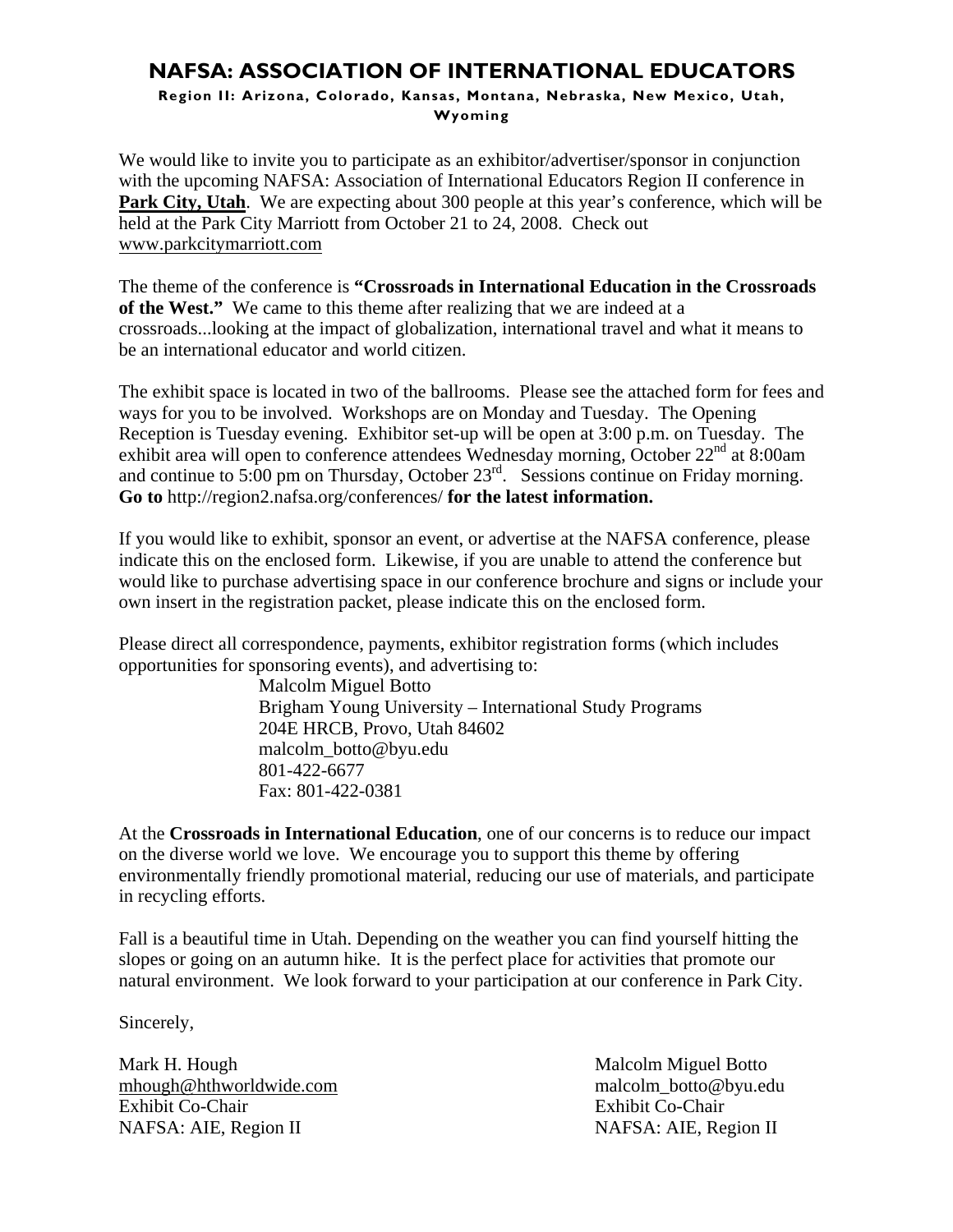# For Your Information:

## **Conference Registration:**

- Registration is included for one exhibitor from your organization. Please **do not** fill out the regular conference registration form for this one person from your organization. Additional exhibitors must register for the conference. Registration forms will be available on-line by August 1.
- Hotel reservation must be made **directly** with the hotel by using their online reservation system: https://resweb.passkey.com/go/RII or by calling 1-800-266-9432. The Conference rate is \$89 per night plus 10.40% tax. Rooms are limited and reservations must be made prior to September  $6<sup>th</sup>$ , 2008 to obtain the special conference room rate.

#### **Exhibit Area:**

- The Exhibit Area will be in two of the Marriott's four ballrooms. These ballrooms are adjacent to session rooms and will therefore be a main gathering place for the conference. Coffee breaks will take place within the Exhibit ballroom, inviting more atmosphere for mingling and networking. The Exhibit ballrooms will be secure after hours.
- Large displays are discouraged. Electricity and wireless internet access are available. There is a \$20 daily charge for internet access.
- The official exhibit opening will be Wednesday morning, October  $22<sup>nd</sup>$  at 8:00 AM.
- Coffee breaks will vary from day to day but, in general, they will take place at about 9:45 10:15am and 3:15 - 3:45pm.
- Ship items to the following address to arrive no sooner than October 1, 2008 and no later than October 17, 2008. Send to the attention of:

Alison VanDerwege, International Office, University of Utah 200 South Central Campus Drive, Union 159 Salt Lake City, UT 84112 Phone: 1-801-581-5849

Send Alison an email (avanderwege@sa.utah.edu) about how many items you are sending so she can look for them. Please note that shipping directly to the hotel will mean incurring extra charges.

## **Advertising:**

- All exhibitors receive a free 1/4 page ad in the 8.5" x 11" program book. This free ad may be upgraded to a larger ad by paying the difference above the \$100 allowance for a 1/4 page ad.
- Art work may be emailed via .pdf file to Malcolm Botto malcolm\_botto@byu.edu **no later than August 6th.** Advertising space will be assigned on a first-come/first-serve basis. All art work must be black and white. All fonts and graphics must be embedded in the image.

#### **Meals:**

• The Plenary Lunch, State Breakfast, and Regional Breakfast meals are included for the one person from your organization who is receiving the complimentary registration. (Other persons from your organization should fill out the regular conference registration form(s) and pay separately from this Exhibitor's Registration form.) However, we want to reduce the waste of unused meals. Please indicate on the exhibitor registration form which, if any, of the three meals you plan to attend. The Opening Reception is included in the fee for all conference registrants.